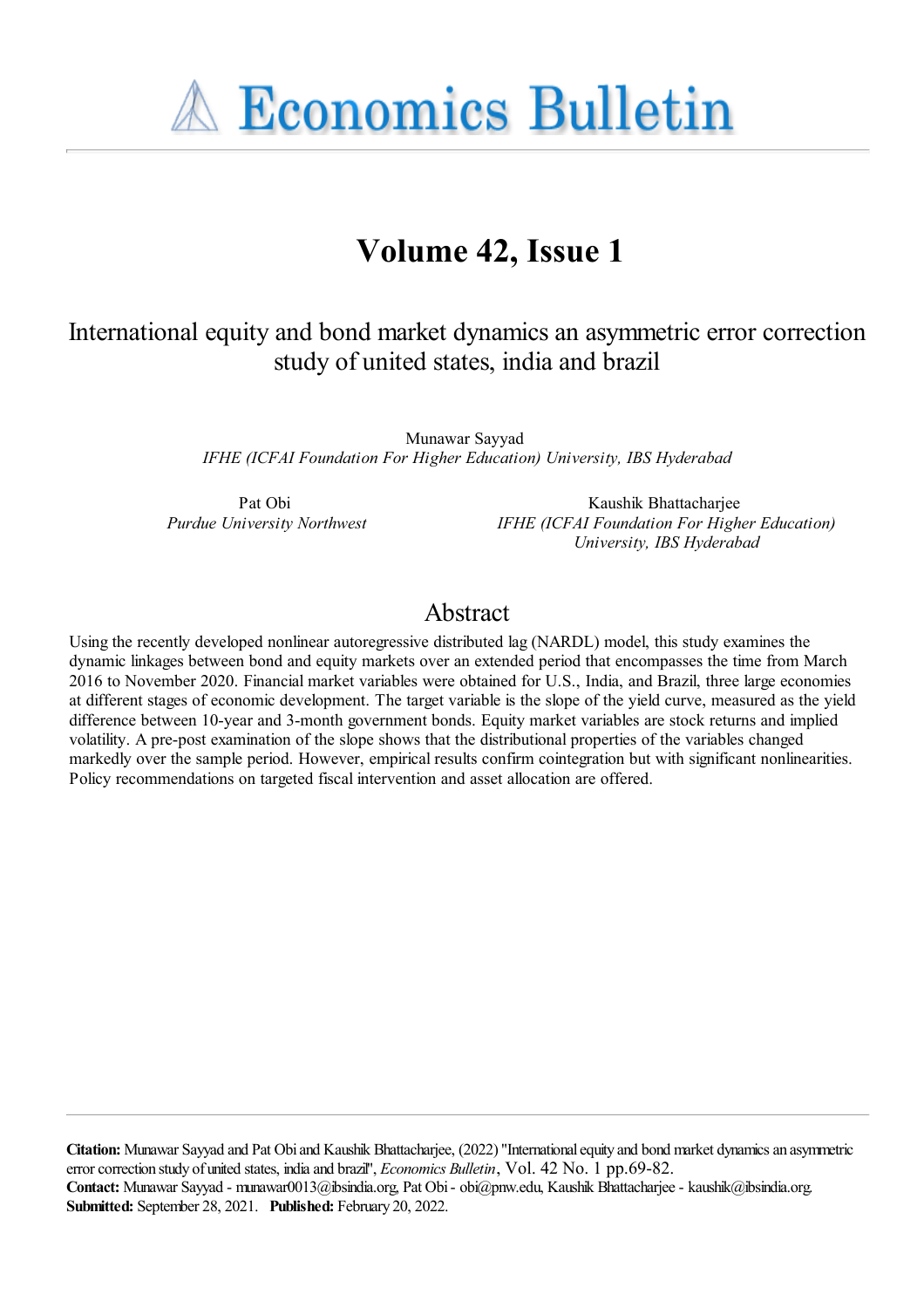## **1. Introduction**

While the relationship between bond and stock markets is well studied, few studies have examined the existence of nonlinearities in that relationship. Fewer yet have studied how changes in yield spread are affected by stock market behavior especially, in times of crisis. Unlike the 2008 Global Financial Crisis which rattled financial markets until the end of the Great Recession in 2010, the COVID pandemic, which erupted in early 2020, created a brief but intense negative shock in global markets. The full force of the pandemic came to light in March 2020 when the U.S. stock market fell by 13 percent. Although most equity markets rebounded shortly thereafter, the ferocity of the pandemic continued into 2021.

It is well known that bonds and stocks compete for investment funds, meaning that a faltering equity market cedes funds to bonds. With increased demand for bonds, sellers raise prices forcing yields to fall. Accordingly, bond prices rise until yields drop to a level that pairs with risk-adjusted returns in the equity market. Examples of studies that investigate the dynamics of this relationship include Rocher (2017), Moya-Martinez (2015), Amadeo (2017), Adrian, et al (2015), and Bao and Hou (2014).

Earlier, Chordia et al. (2003) show that in the short run, falling stock prices tend to drive up bond prices and reduce yields. Amer et al (2017) finds that several other factors influence this behavior. They include changes in monetary and fiscal policy, inflation, global crises, and investor sentiments. To the last point, it is obvious that the sharp drop in U.S. consumer confidence in March 2020 was chiefly instrumental in forcing the U.S. economy to a sudden recession in the second quarter of that year, amid the COVID pandemic.<sup>1</sup>

In a bid to contain the impact of the recession that came in its wake, many governments embarked on a series of fiscal and monetary expansions. This caused a sharp drop in short-term interest rates. By the end of the second quarter of 2020, the yield on 3-month U.S. Treasury bill fell by an unprecedented 114 basis points. Government bond yields of the same maturity in India and Brazil fell even more sharply. In India, the drop was 193 basis points while in Brazil it was more than 212 basis points. The disproportionate drop in short-term yields, relative to long-term rates, lead to a sharp rise in the slope of the yield curve.

The yield curve, also known as the term structure of interest rates, describes the relationship between maturity of bonds of the same quality and their corresponding yields. The three main types of yield curves, as summarized by Maranga et al (2018), are normal or upward sloping, inverted or downward sloping, and flat. An upward-sloping curve is one in which yields on longer-term bonds are higher, typically in response to expected economic growth. When longterm bond yields are expected to rise in the future, investors temporarily prefer shorter-term securities in hopes of moving later to long-term bonds for their higher yields. A flattening curve often portends slowing economic activity while an inverted curve is a feature that some believe foreshadows a recession. A comprehensive overview of the theories of the term structure is presented by Abbritti et al (2013).

While the onset of the pandemic forced down yields in many countries, the slope of the yield curve was more reflective of investor expectation of how deeply the pandemic might affect the global economy. To make this assessment, this study examined the degree and type of impact

 $1$  "Consumer confidence tumbles in March as coronavirus cases surge," CNBC, March 31, 2020, [https://www.cnbc.com/2020/03/31/us-consumer-confidence-march-2020.html.](https://www.cnbc.com/2020/03/31/us-consumer-confidence-march-2020.html) Retrieved Dec 7, 2020.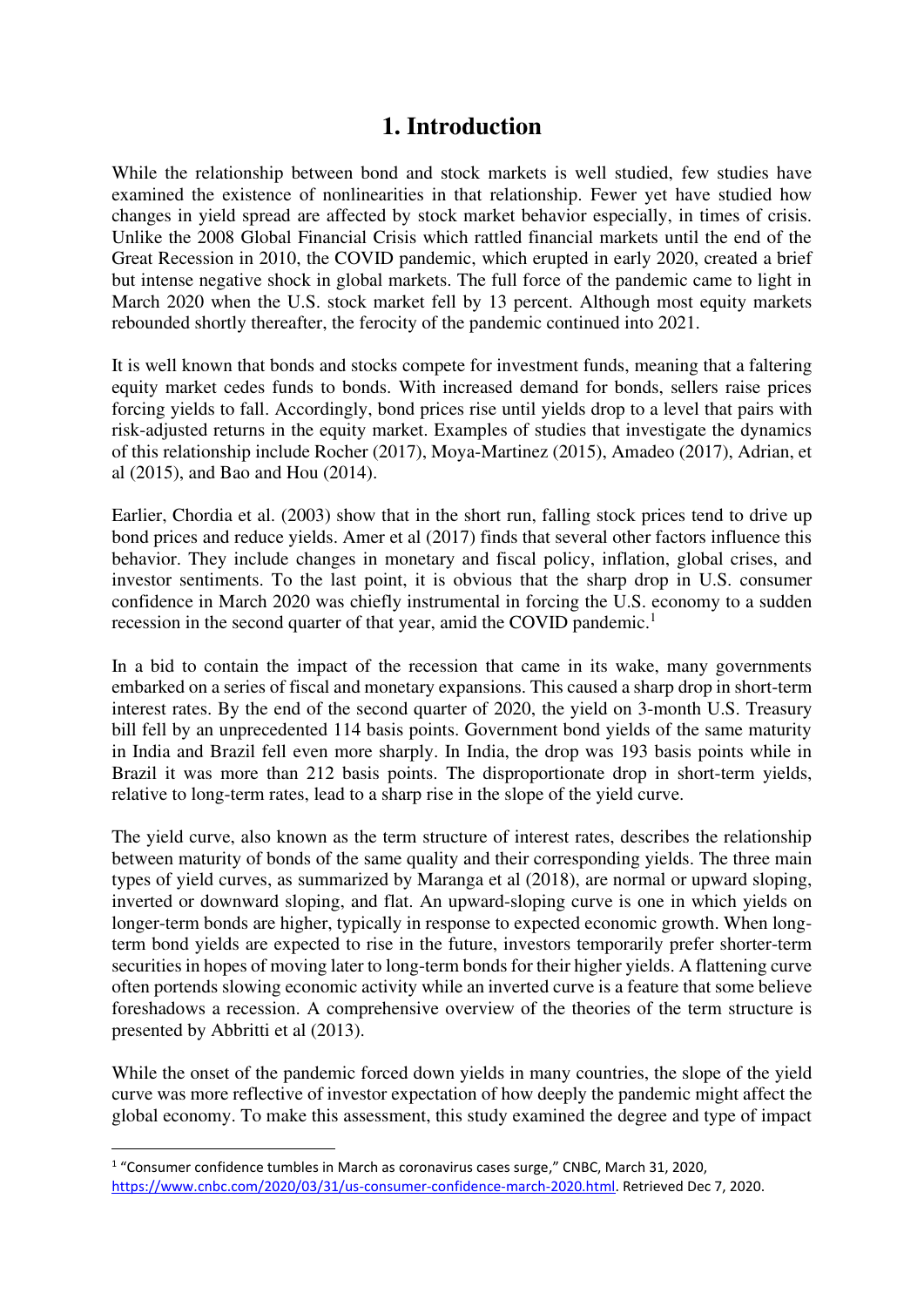that stock returns and market volatility had on investor choices of short-term versus long-term bonds and therefore, the spread between their yields. It is hoped that the findings of this study would serve as a helpful guide for policy makers and investors alike to adopt a proactive stance especially in crisis times.

The rest of this study is summarized as follows: Section 2 presents a broad review of the literature on how financial markets respond to crises. Data and methodology are described in sections 3 while empirical results are summarized in section 4. Conclusions are presented in section 5 and it also offers some policy and investment implications.

# **2. Literature**

A number of studies have examined causal effects of financial and geo-political shocks on financial market performance. Examples of such shocks include 1997 Asian Contagion, 1998 Russian Ruble Crisis, 9-11 (2001) terror attacks in the United States, 2008 Mumbai attacks, and 2008 Global Financial Crisis (GFC). In this section, we offer a brief survey of a subset of the literature as it relates to financial market impact over the course of some of these events.

Following the 2008 GFC, Obi et al. (2011) examine the disconnect between market and credit risks prior to the onset of the crisis. They determined that the pre-crisis rising credit risk was largely ignored by equity market investors who remained bullish ahead of the crisis. This resulted in an inverse correlation between credit risk and market risk. Antonakakis et al. (2013) explain that during such times when policy uncertainty increases, stock market returns usually turn negative with increasing volatility.

Levišauskait et al. (2014) investigate the co-movements of the stock and bond markets of each of the EU countries. They find there was no significant negative correlations between the two markets. They also find that the comovement of the two markets were more predominant during in crisis times. In a related study, Bianconi et al. (2013) examine the performance of equity and bond markets in the United States and the BRIC economies during the crisis period. They find that market volatility had more impact on Brazil and Russian bond markets than India. They also find that volatility rose for all BRIC markets in the post-crisis period.<sup>2</sup>

Singhania and Anchalia (2013) show that the 2008 crisis did not have as much impact on stock market volatility in Asia as it did in Europe and North America. Volatility impact was more noticeable in the larger Asian economies, including India, Japan, and China. In an event study, Mustafa et al. (2015) show that flight to quality, from stocks to bonds.

More recently, Park et al. (2017) analyze implied volatility and stock returns for the Korean market in relation to exchange rate, yield spread, and credit spread. They find that changes in exchange rate have a significant effect on volatility and stock returns. Similarly, Qiang et al. (2018) examine the linkage between implied volatility and various equity markets. In addition to the variables being cointegrated, they also find that U.S. VIX Granger-causes most of the other markets' implied volatilities. There were similar findings in Grima and Caruana (2017).

Perhaps the most significant global shock in decades was COVID-19, which began to spread in the first quarter of 2020. Beirne et al. (2020) study the economic impact of the crisis around

<sup>&</sup>lt;sup>2</sup> BRIC countries are Brazil, Russia, India, and China (with South Africa, it is referred to as BRICS).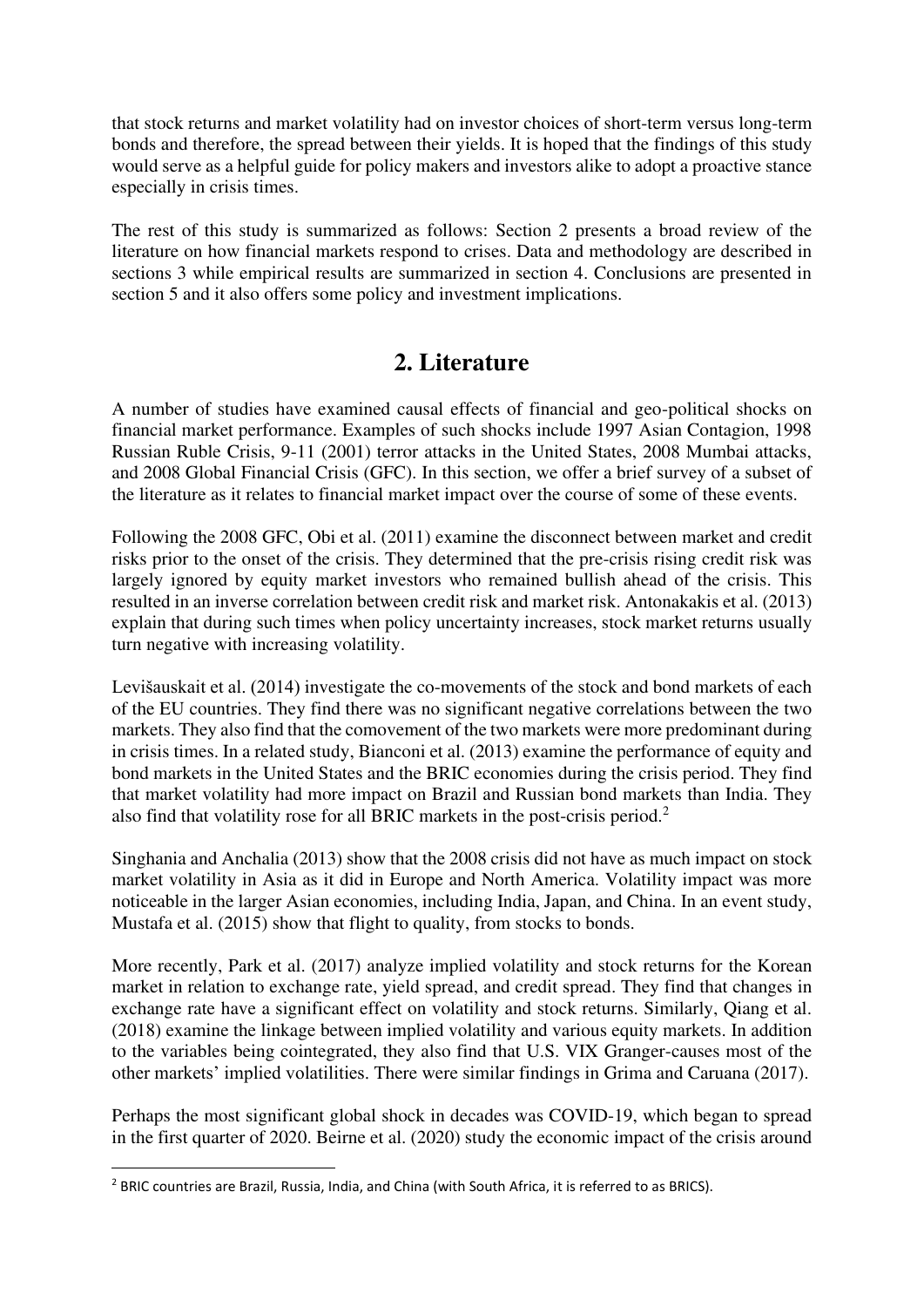the world using a set of financial market variables. They find that emerging markets of Asia and Eastern Europe were more adversely affected by the pandemic than the advanced economies. Evidence of flight to quality from stocks to bonds, and negative correlation between the two was found by Stephanos et al. (2020).

Altig et al. (2020) assessed the economic uncertainty in the US and UK before and during COVID using several measures including VIX, policy uncertainty, Twitter chatter, and forecast disagreement about future GDP growth. The key findings are that almost all the indicators show uncertainty jumps. Oluwasegun and Johnson (2020) use BitCoin, Gold, Oil, stock returns and exchange rate to examine the linkages between commodity and financial markets during the pandemic. They find evidence that volatility spillover and causality across quintiles of the variables increased at the outset. Baker et al. (2020) investigate spikes in realized volatility and find that volatility spike during the pandemic is similar to the other major crisis periods.

In a departure from the empirical approach in the extant literature, this paper investigates how changes in bond maturity premiums are affected by equity market valuation and volatility using an asymmetric multivariate framework. Pursuant to the motivation outlined by Chordia et al. (2003), we endeavor to determine if the two markets remained cointegrated over an extended period that includes the COVID shock in 2020. Further, we proceed to identify the degree and nature of nonlinearities that exist in that relationship.

# **3. Data and Methodology**

Weekly stock market and interest rate data were obtained from the United States, India, and Brazil. Stock market data include value-weighted stock index and the Chicago Board Options Exchange (CBOE) volatility index, VIX. Bond market data consist of 10-year and 3-month government bond yields. The slope of the yield curve was calculated as the difference between 10-year and 3-month bond yields.

Sample period for the study is March 2016 to November 2020. This period yielded 245 weekly observations. March 6, 2016 was the earliest period in which complete data on 3-month government bond yields were available for Brazil. The sample period is then subdivided into two to delineate the likely impact of COVID-19 on the financial markets. The pre-COVID period is March 2016 to December 2019 while COVID period is January 2020 to November 2020. The latter period also marks two significant events that potentially affected how financial markets might have responded to the continuing pandemic. The first was the conclusion of the very contentious U.S. presidential elections that ended in Joe Biden's victory over the incumbent president, Donald Trump. The second was the discovery of two COVID-19 vaccines by Pfizer/BioNTech and Moderna.

Estimation model in this study is the nonlinear autoregressive distributed lag (NARDL) bounds test a'la Shin et al. (2014). In addition to preserving the many benefits of its precursor, the autoregressive distributed lag model (ARDL) model, popularized by Pesaran et al. (2001), the NARDL specification decomposes regressors into their positive and negative shocks to identify asymmetries in relationships where they exist. The functional form of the three-variable model for each of the country's financial markets is expressed as

 $YC_{it} = f(R_{it}, VIX_{it}),$  ------- (1)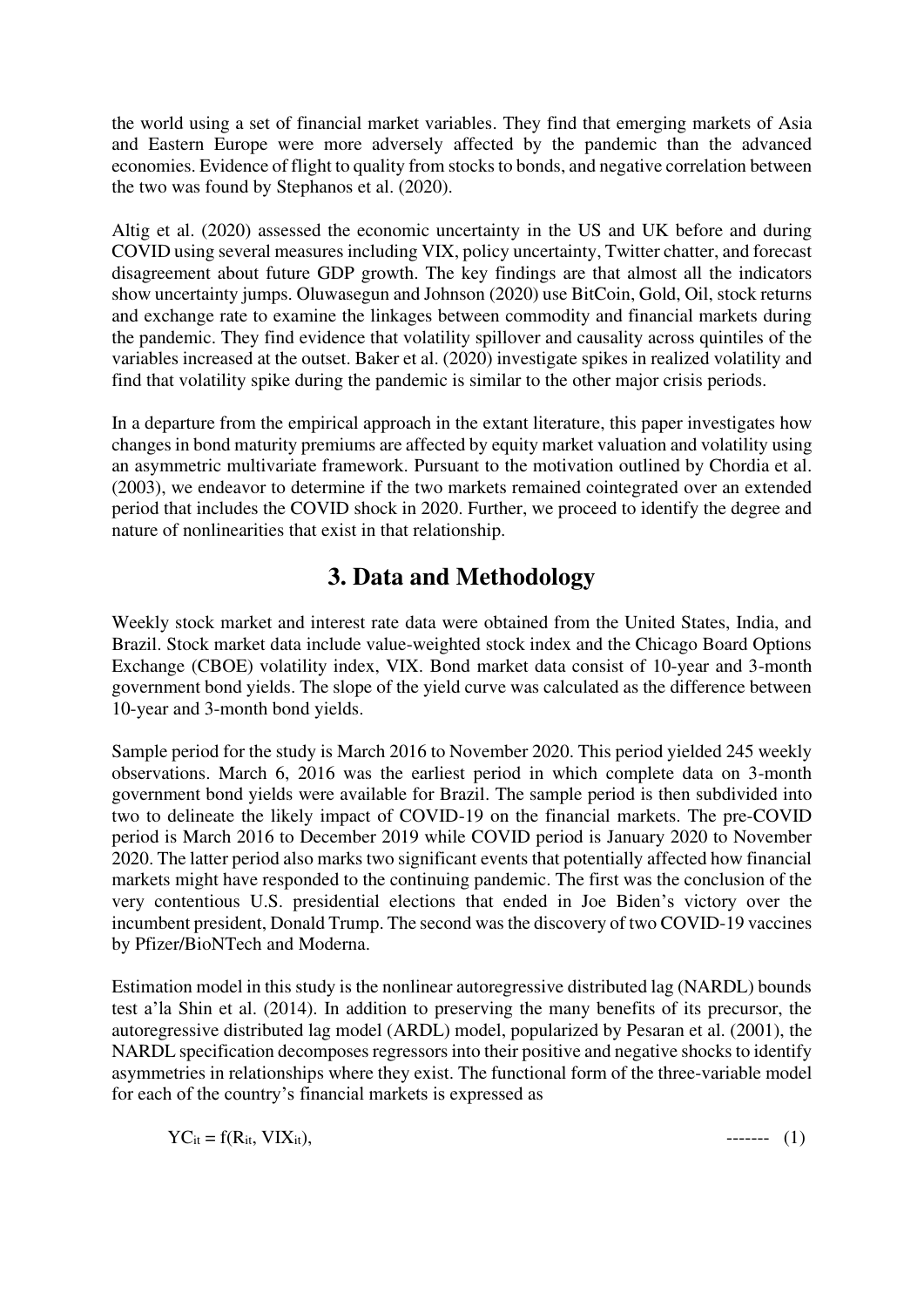where YC is slope of the yield curve, measured as the difference between yields on 10-year and 3-month government bonds; R is the rate of return on a value-weighted stock index; and VIX is the CBOE implied volatility index. All variables are in their logarithmic form. The NARDL model represents the asymmetric error correction model as follows:

$$
\Delta Y C_{t} = \alpha_{0} + \sum_{i=1}^{p} \alpha_{i} \Delta Y C_{t-i} + \sum_{i=0}^{p} \alpha_{i} \Delta R_{t-i}^{+} + \sum_{i=0}^{p} \alpha_{i} \Delta R_{t-i}^{-} + \sum_{i=0}^{p} \alpha_{i} \Delta V I X_{t-i}^{+} + \sum_{i=0}^{p} \alpha_{i} \Delta V I X_{t-i}^{-} \quad \text{where}
$$
\n
$$
+ \rho Y C_{t-1} + \phi_{1}^{+} R_{t-1}^{+} + \phi_{1}^{-} R_{t-1}^{-} + \phi_{2}^{+} V I X_{t-1}^{+} + \phi_{2}^{-} V I X_{t-1}^{-} + \mu_{t}
$$
\n
$$
(2)
$$

In Equation (2),  $\alpha_i$  denote short-run coefficients, while  $\varphi_i$  are the long-run coefficients. Regressors are decomposed into their positive and negative partial cumulative sums for increases (positive changes) and decreases (negative changes), as follows:

$$
x_t^+ = \sum_{j=1}^t \Delta x_j^+ = \sum_{j=1}^t \max(\Delta x_j, 0); \qquad x_t^- = \sum_{j=1}^t \Delta x_j^- = \sum_{j=1}^t \min(\Delta x_j, 0) \qquad \qquad \text{---} \qquad (3)
$$

where  $x_t$  represents  $R_{it}$  and  $VIX_{it}$ . To test the existence of asymmetric long-run cointegration, Shin et al. (2014) propose the bounds test, which is a joint test of all the lagged levels of the regressors. Two tests of significance that serve this purpose are the t-statistic of Banerjee et al. (1998) and the F-statistic of Pesaran et al. (2001). The t-statistic tests the hypothesis  $\varphi = 0$ against the alternative hypothesis  $\varphi$  < 0. The F-statistic tests the null hypothesis,  $\rho = \varphi_1^+ = \varphi_1^- = \varphi_2^+ = \varphi_2^- = 0$ . If we reject the null hypothesis of no cointegration, we conclude that a long-run relationship exists among the variables.

Long-term asymmetric coefficients are estimated as  $L_{M1+} = \frac{-\phi_1^+}{\rho}$  and  $L_{M1-} = \frac{-\phi_1^-}{\rho}$  $=\frac{-\phi_1^+}{2}$  and  $L_{M1} = \frac{-\phi_1^-}{2}$ .

Using Wald test, the following null hypotheses for long run and short run asymmetric relationships are tested:

Long-run H<sub>0</sub>:  $\frac{-\varphi_i^+}{\varphi_i} = \frac{-\varphi_i^-}{\varphi_i^-}$  $\rho$   $\rho$  $-\varphi_{i}^{+}$   $-\varphi_{i}^{-}$ Short-run  $H_0$ : <sup>q</sup> <sup>q</sup>  $\sum \delta_i^+ = \sum \delta_i^-$ 

i=0 i=0

A rejection of any of the null hypotheses is evidence the impact of x on y is asymmetric, suggesting that the magnitude of changes in Y when the independent variable increases is not the same as when it decreases.

#### **4. Results**

Pre-post descriptive statistics of the variables are first presented. Following that, we show results of unit root tests and after, results of asymmetric cointegration tests. Finally, results of causality tests between slope of the yield curve and the two regressors are discussed.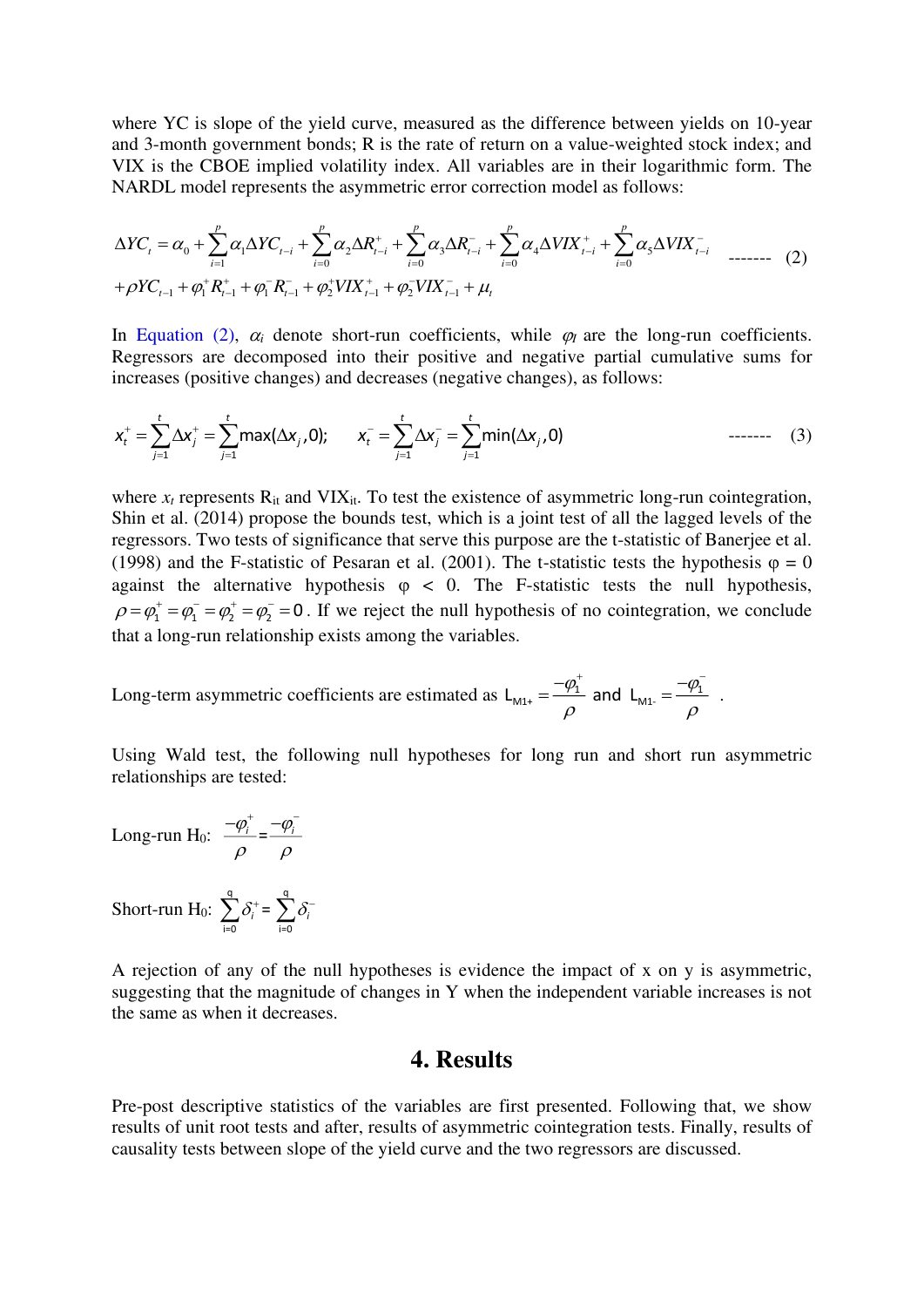Pre-post comparative statistics are presented in Table I. Panel A shows the average yield spread for U.S. was actually greater in pre-COVID than during COVID. The reverse is the case for India and Brazil. Differences in pre-post spread were statistically significant. In Panel B of Table I, we find that U.S. and Brazil experienced greater variability in the spread prior to the pandemic. Spread variability for India was greater during the pandemic, a sign perhaps that investors were still unsure of how best to allocate their funds across the two maturity sectors. As with the mean spread, changes in spread variability were also statistically significant.

| Panel A.        |               |          |                     |         |
|-----------------|---------------|----------|---------------------|---------|
| <b>Mean</b>     | <b>Before</b> | COVID-19 | t-statistic         | p-value |
| <b>USA</b>      | 0.9414        | 0.4880   | 8.0377***           | 0.0000  |
| India           | 0.8775        | 2.2852   | 15.4055***          | 0.0000  |
| Brazil          | 1.4365        | 4.2433   | 12.6326***          | 0.0000  |
| Panel B.        |               |          |                     |         |
| <b>Variance</b> | <b>Before</b> | COVID-19 | <b>F</b> -statistic | p-value |
| <b>USA</b>      | 0.3908        | 0.0553   | 7.0711***           | 0.0000  |
| India           | 0.1476        | 0.3425   | $2.3207***$         | 0.0000  |
| Brazil          | 5.3688        | 1.0135   | 5.2971***           | 0.0000  |

|  |  |  |  | Table I. Comparative Statistics: Slope of Yield Curve + |  |
|--|--|--|--|---------------------------------------------------------|--|
|--|--|--|--|---------------------------------------------------------|--|

+ Slope = Yield spread between 10-year and 3-month government bonds Pre-data period: March 6, 2016 – December 29, 2019. COVID-10 period: January 5, 2020 – November 8, 2020.

\*\*\* Significant at  $\alpha = 0.01$ , \*\* Significant at  $\alpha = 0.05$ , \* Significant at  $\alpha = 0.10$ 

Table II shows results of the descriptive statistics. With the exception of stock indices which are measured as logarithmic returns, all other variables are expressed at level. The mean yield spread is positive in both pre-COVID and COVID periods, although the spread is distinctly higher for India and Brazil in the latter period. These results supplement the results of test of significance shown in Table I. For the most part, the slope has negative kurtosis or platykurtic, meaning that the distribution is flatter than that of the normal distribution. The slope is much less platykurtic in the COVID period, which supports the view of rising uncertainty in the bond market. Finally, the distributions are mostly negatively skewed, suggesting that the mass of the distribution is concentrated on the right. Negative skewness is more pronounced in the COVID period. The combined effects of a platykurtic distribution and negative skew suggest that the slope is unlikely from a normal distribution.

|                 |              |              |               |       |       | <b>Brazi</b> |              | <b>India</b> | <b>Brazi</b> |
|-----------------|--------------|--------------|---------------|-------|-------|--------------|--------------|--------------|--------------|
|                 | <b>USA</b>   | India        | <b>Brazil</b> | USA   | India | l VIX        | <b>USA</b>   | Inde         |              |
|                 | <b>Slope</b> | <b>Slope</b> | <b>Slope</b>  | VIX   | VIX   |              | <b>Index</b> | $\mathbf X$  | <b>Index</b> |
| Mean            | 0.94         | 0.88         | 1.44          | 14.18 | 14.82 | 33.63        | 0.00         | 0.00         | 0.00         |
| Std. dev.       | 0.63         | 0.38         | 2.32          | 3.77  | 2.73  | 6.67         | 0.02         | 0.02         | 0.02         |
| Kurtosis        | $-0.76$      | $-0.89$      | $-0.99$       | 3.14  | 3.79  | 1.90         | 3.35         | 1.08         | 0.24         |
| <b>Skewness</b> | $-0.44$      | 0.06         | $-0.22$       | 1.53  | 1.32  | 1.39         | $-0.98$      | $-0.20$      | $-0.55$      |
| Sample          |              |              |               |       |       |              |              |              |              |
| size            | 200          | 200          | 200           | 200   | 200   | 200          | 200          | <b>200</b>   | 200          |

#### **Table II: Descriptive Statistics+ PANEL A. PRE COVID-19 PERIOD ++**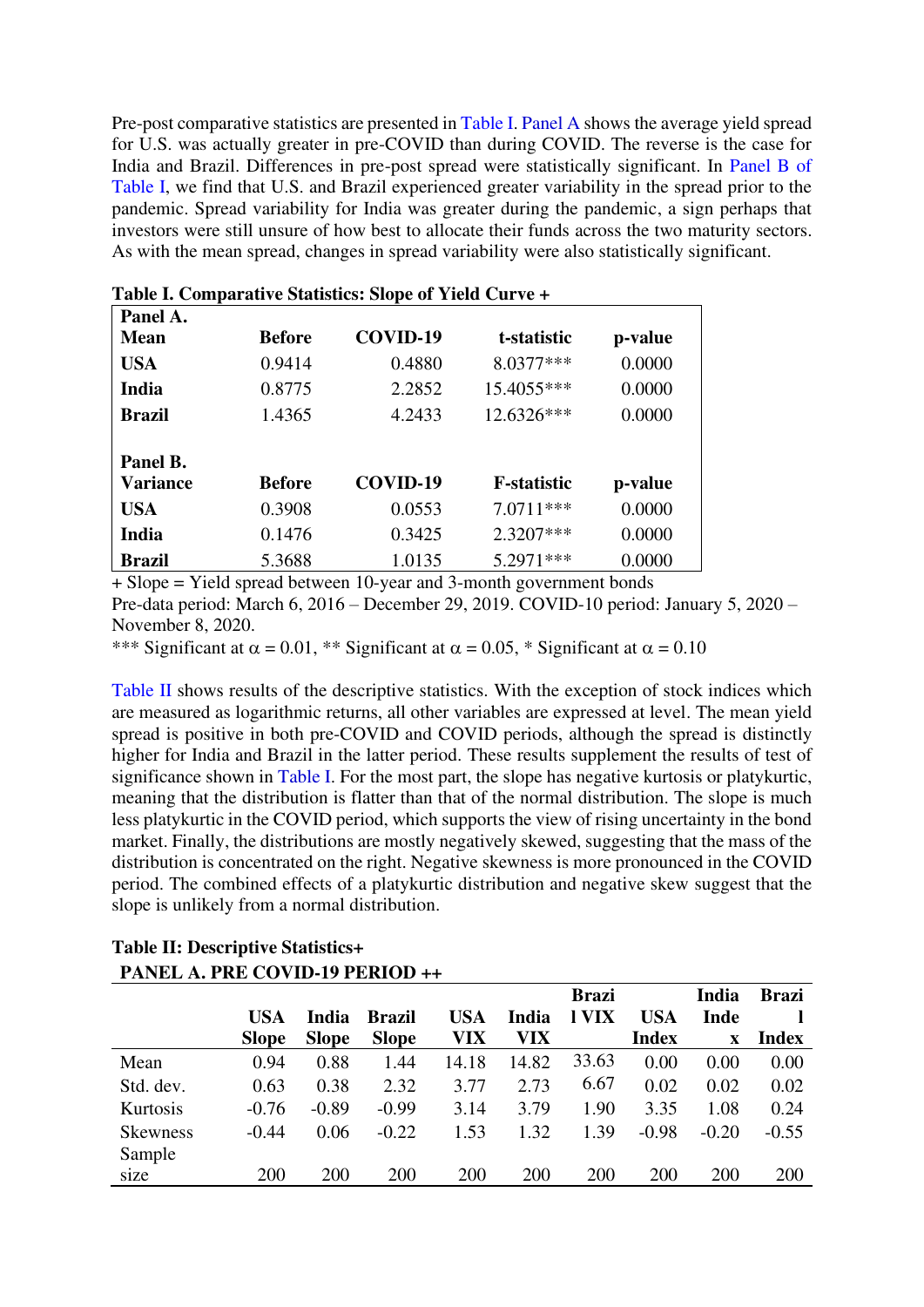|                 |             |              |              |            |       | <b>Brazi</b> |            | Indi    | <b>Brazi</b> |
|-----------------|-------------|--------------|--------------|------------|-------|--------------|------------|---------|--------------|
|                 | <b>USA</b>  | <b>INDIA</b> | <b>BRAZI</b> |            | Indi  | l VIX        | <b>USA</b> | a       |              |
|                 | <b>SLOP</b> | <b>SLOP</b>  | L            | <b>USA</b> | a     |              | Inde       | Inde    | Inde         |
|                 | E           | E            | <b>SLOPE</b> | VIX        | VIX   |              | X          | X       | $\mathbf X$  |
| Mean            | 0.49        | 2.29         | 4.24         | 29.90      | 27.89 | 52.27        | 0.00       | 0.00    | 0.00         |
| Std. dev.       | 0.24        | 0.59         | 1.01         | 12.11      | 13.37 | 21.91        | 0.05       | 0.04    | 0.06         |
| Kurtosis        | 1.06        | $-0.78$      | $-0.50$      | 2.24       | 2.57  | 3.98         | 3.42       | 2.04    | 3.39         |
| <b>Skewness</b> | $-1.21$     | $-0.84$      | $-0.78$      | 1.31       | 1.65  | 1.64         | $-1.02$    | $-0.46$ | $-1.23$      |
| Sample          |             |              |              |            |       |              |            |         |              |
| size            | 45          | 45           | 45           | 45         | 45    | 45           | 45         | 45      | 45           |

#### **PANEL B. COVID-19 PERIOD +++**

+ All variables expressed at level except for stock indices which are expressed as logarithmic returns.

++ March 6, 2016 – December 29, 2019

+++ January 5, 2020 – November 8, 2020

Unit root test results are summarized in Table III. Only the slope of the yield curve is stationary after first differencing. The rest are stationary at level. Inclusion of a mix of I(0) and I(1) time series variables in the error correction framework is what makes the use of autoregressive distributed lag or its nonlinear equivalent appropriate.

|                              | <b>Levels</b> |         | <b>1st Difference</b> |         |
|------------------------------|---------------|---------|-----------------------|---------|
|                              | t-statistic   | p-value | t-statistic           | p-value |
| Panel A. Slope               |               |         |                       |         |
| U.S.A.                       | $-2.5058$     | 0.1150  | $-20.9092***$         | 0.0000  |
| India                        | 0.3377        | 0.9799  | $-15.2113***$         | 0.0000  |
| <b>Brazil</b>                | 1.1101        | 0.9975  | $-20.7437***$         | 0.0000  |
|                              |               |         |                       |         |
| <b>Panel B. Equity index</b> |               |         |                       |         |
| U.S.A.                       | $-19.0279***$ | 0.0000  |                       |         |
| India                        | $-16.5731***$ | 0.0000  |                       |         |
| <b>Brazil</b>                | $-10.3530***$ | 0.0000  |                       |         |
|                              |               |         |                       |         |
| Panel C. VIX                 |               |         |                       |         |
| U.S.A.                       | $-4.1960***$  | 0.0008  |                       |         |
| India                        | $-3.3307**$   | 0.0144  |                       |         |
| <b>Brazil</b>                | $-3.5069***$  | 0.0086  |                       |         |

#### **Table III. Unit Root Test Results**

Null hypothesis: Series has unit root (non-stationary). Constant, no trend.

\*\*\* Significant at  $\alpha = 0.01$ , \*\* Significant at  $\alpha = 0.05$ , \* Significant at  $\alpha = 0.10$ 

Slope = Yield spread between 10-year and 3-month government bonds. Equity index=  $S\&P 500$ (USA), S&P BSE 500 (India), and Bovespa (Brazil). VIX = Chicago Board Options Exchange volatility index. All variables in natural logarithm.

Results of the multivariate asymmetric cointegration tests are presented in Table IV. Three asymmetric error correction models were estimated, one for each of the three economies. With slope as target variable, all the models were found to be cointegrated at least at the 0.05 level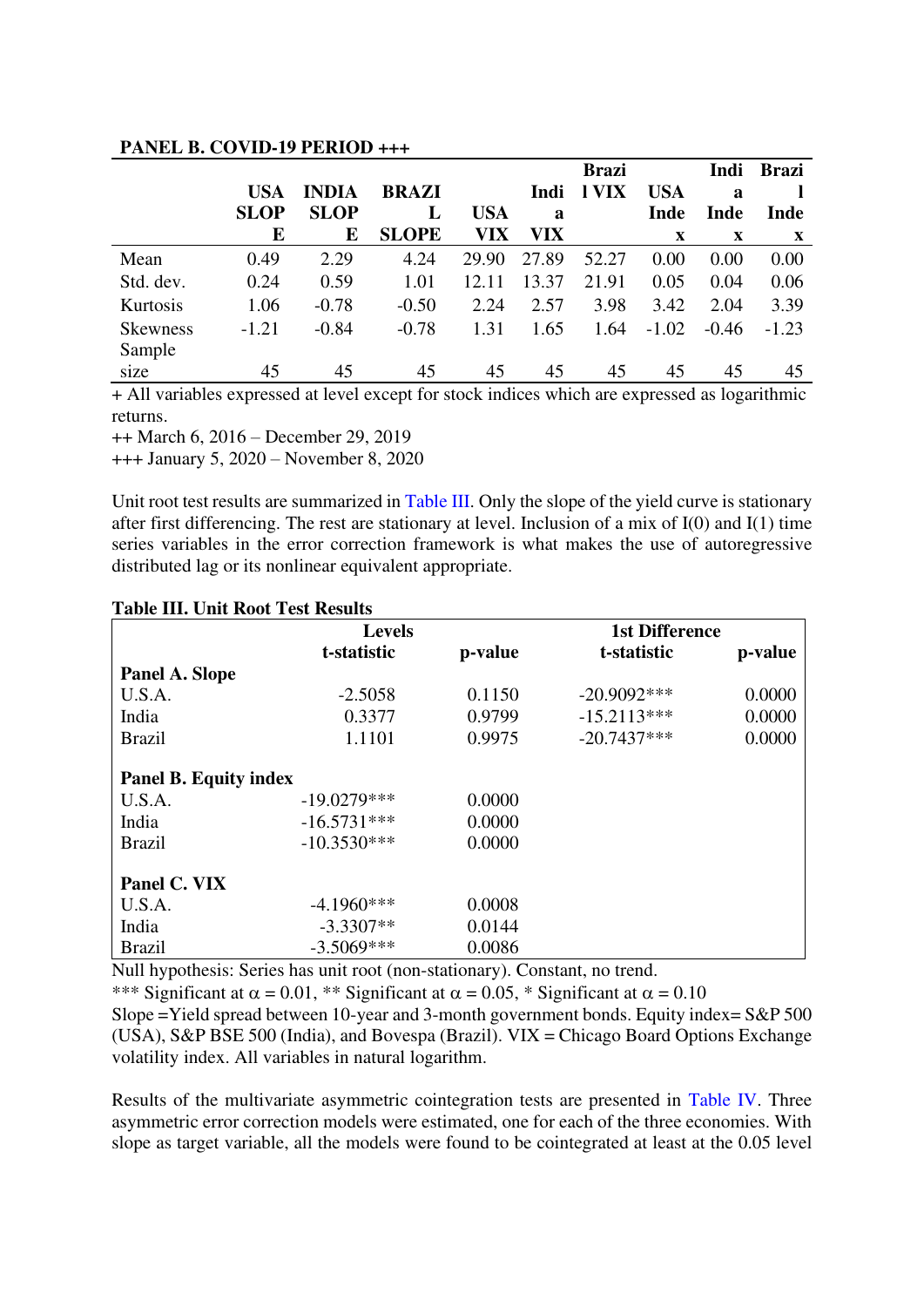of significance. In all cases, the null hypothesis of no cointegration is rejected, because the Fstatistic is greater than the upper bound I(1) critical value established by Pesaran et al (2001).

| Tuble I with the Conneglation Test Hebano<br>Target variable: Slope + |           |            |      |      |             |         |
|-----------------------------------------------------------------------|-----------|------------|------|------|-------------|---------|
| Panel A: USA                                                          |           |            |      |      |             |         |
|                                                                       | F         | <b>Sig</b> | I(0) | I(1) | $ECT_{t-1}$ | p-value |
|                                                                       | $15.05**$ | 0.05       | 2.86 | 4.01 | $-0.0928$   | 0.0000  |
| Panel B: India                                                        |           |            |      |      |             |         |
|                                                                       | F         | <b>Sig</b> | I(0) | I(1) | $ECT_{t-1}$ | p-value |
|                                                                       | $4.25**$  | 0.05       | 2.86 | 4.01 | $-0.0537$   | 0.0000  |
| <b>Panel C: Brazil</b>                                                |           |            |      |      |             |         |
|                                                                       | F         | <b>Sig</b> | I(0) | I(1) | $ECT_{t-1}$ | p-value |
|                                                                       | $16.52**$ | 0.05       | 2.86 | 4.01 | $-0.0037$   | 0.0000  |

#### **Table IV. NARDL Cointegration Test Results**

\*\* Significant at  $\alpha = 0.05$ .

+ Slope of yield curve = Yield spread between 10-year and 3-month government bonds. ++ Regressors: Equity index and CBOE volatility index.

The error correction mechanism allows us to determine the speed of adjustment to long-run equilibrium. This information is provided in the last two columns of Table IV. The coefficient of the error-correction term (ECT) is statistically significant with the correct (negative) sign. For the U.S., about 0.09 percent of departures from equilibrium are corrected each period. The values for India and Brazil are 0.05 percent and 0.004, respectively. One can infer that U.S. bond market is able to reattain equilibrium at a faster rate than the other markets.

Results of long-run levels asymmetry are presented in Table V. We find that both positive and negative shocks to stock index have a negative causal effect on the slope. This means that movements in the stock markets, up or down, have opposite effects on the slope. Thus, in the long run, bear markets cause rising maturity premiums, a confirmation of the expectations theory of term structure of interest rates. Both positive and negative changes in the volatility index, VIX, have a direct impact on the slope. Positive shocks lead to rising yield curve while negative shocks lead to a declining slope.

#### **Table V. NARDL Long Run Asymmetric Levels Result**

| <b>Target variable:</b> Slope |                    |           |         |
|-------------------------------|--------------------|-----------|---------|
| ┿                             |                    |           |         |
| Panel A: USA                  |                    |           |         |
| <b>Regressor</b>              | <b>Coefficient</b> | t-Stat    | p-value |
| <b>USINDEX POS</b>            | $-86.9895**$       | $-2.5143$ | 0.0125  |
| <b>USINDEX_NEG</b>            | $-90.9741**$       | $-2.5830$ | 0.0103  |
| Wald test: $F = 14.81***$     |                    |           |         |
|                               |                    |           |         |
| <b>USVIX_POS</b>              | 0.3217             | 1.2458    | 0.2138  |
| <b>USVIX_NEG</b>              | 1.0849*            | 1.9648    | 0.0504  |
| Wald test: $F = 20.33***$     |                    |           |         |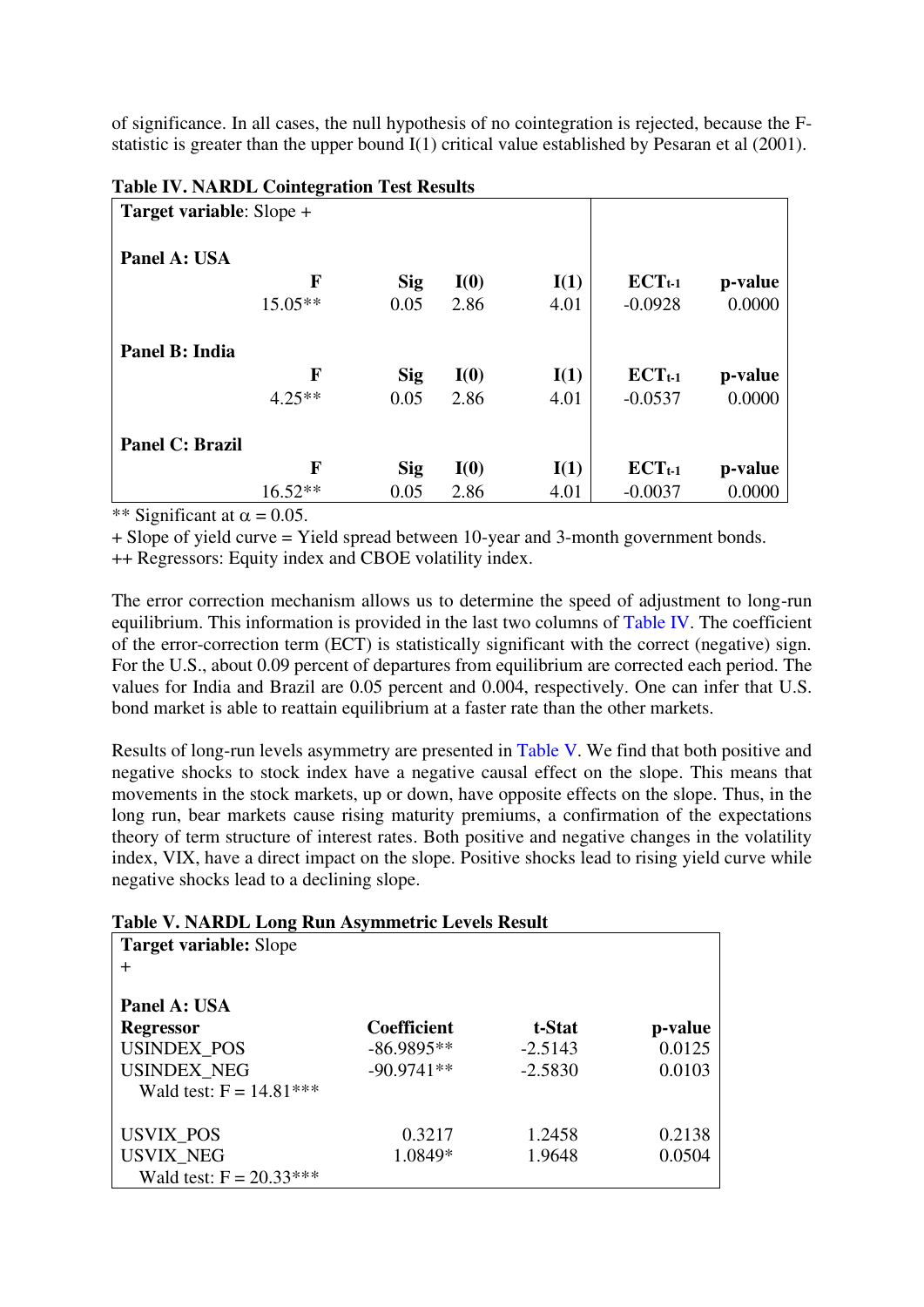| Panel B: India                        |                           |                                     |             |
|---------------------------------------|---------------------------|-------------------------------------|-------------|
| <b>Regressor</b>                      | <b>Coefficient</b>        | t-Stat                              | p-value     |
| <b>ININDEX POS</b>                    | $-7.9784*$                | $-1.9062$                           | 0.0576      |
| <b>ININDEX NEG</b>                    | $-8.5396**$               | $-1.9744$                           | 0.0493      |
| Wald test: $F = 1.45$                 |                           |                                     |             |
| <b>INVIX POS</b>                      | $0.2960**$                | 2.3560                              | 0.0192      |
| <b>INVIX NEG</b>                      | $0.4135***$               | 2.6124                              | 0.0095      |
| Wald test: $F = 0.92$                 |                           |                                     |             |
| <b>Panel C: Brazil</b>                |                           |                                     |             |
| <b>Regressor</b>                      | <b>Coefficient</b>        | t-Stat                              | p-value     |
| <b>BRINDEX POS</b>                    | $-153.3599$               | $-0.2558$                           | 0.7984      |
| <b>BRINDEX_NEG</b>                    | $-189.229$                | $-0.2557$                           | 0.7984      |
| <b>BRVIX POS</b>                      | $-7.8199$                 | $-0.2409$                           | 0.8099      |
| <b>BRVIX NEG</b>                      | 5.8698                    | 0.2650                              | 0.7913      |
| $\sim$<br>$\sim$ $\sim$ $\sim$ $\sim$ | ۰ ~<br>$0.01$ $Wb$ $0.01$ | $\cdot$ $\sim$<br>$\bigcap_{i=1}^n$ | $\Omega$ 10 |

\*\*\* Significant at  $\alpha = 0.01$ , \*\* Significant at  $\alpha = 0.05$ , \* Significant at  $\alpha = 0.10$ + Slope = Yield spread between 10-year and 3-month government bonds. ++ Regressors: Equity index and VIX. All variables in natural logarithm.

Wald asymmetric long-run test null hypothesis:  $\frac{-\phi_i^+}{\phi_i} = \frac{-\phi_i^-}{\phi_i^-}$  $\rho \rho$  $-\varphi_{i}^{+}$   $-\varphi_{i}^{-}$ 

Asymmetric models allow us to measure differences in the degree of causal effect due to positive and negative changes in the regressor. The null hypothesis is that positive and negative shocks in the regressor exert the same magnitude of impact on the dependent variable. By rejecting the null hypothesis, we conclude that the relationship between the dependent variable and the regressor is nonlinear. This asymmetric inquiry is performed using Wald test. Results presented in Table V show evidence of long-run asymmetry but only in the case of the United States. For both the stock and volatility indices, F statistic is significant at the 0.01 level. This implies that taking nonlinearity into account is important when studying the relationship between changes in the slope of the yield curve and stock valuation and also, between slope and volatility index. There is no evidence of asymmetries for the two BRIC countries. All of this point to the fact that while these three large economies have a shared experience in crisis times, investor sentiments are not similar or at least not of the same magnitude.

#### **Short-Run Asymmetries**

Results of short-run asymmetric test are summarized in Table VI. In Panel A, which shows results for U.S., we find evidence of short-run asymmetry between slope and stock index and also between slope and volatility index. Panels B and C show results for India and Brazil. For these two countries, there is evidence of short-run asymmetry but only for volatility index. Tests of short-run asymmetry are based on the F statistic from Wald test.

Short-run effects of market volatility shows that positive shocks lead to a flattening slope while negative shocks cause it to rise. Unlike the U.S. and India, only positive shocks to volatility in Brazil affect the slope. Direction of impact is positive. This finding suggests that for this middle-income economy with developing market infrastructure, risk appears to be more impactful in asset allocation than return.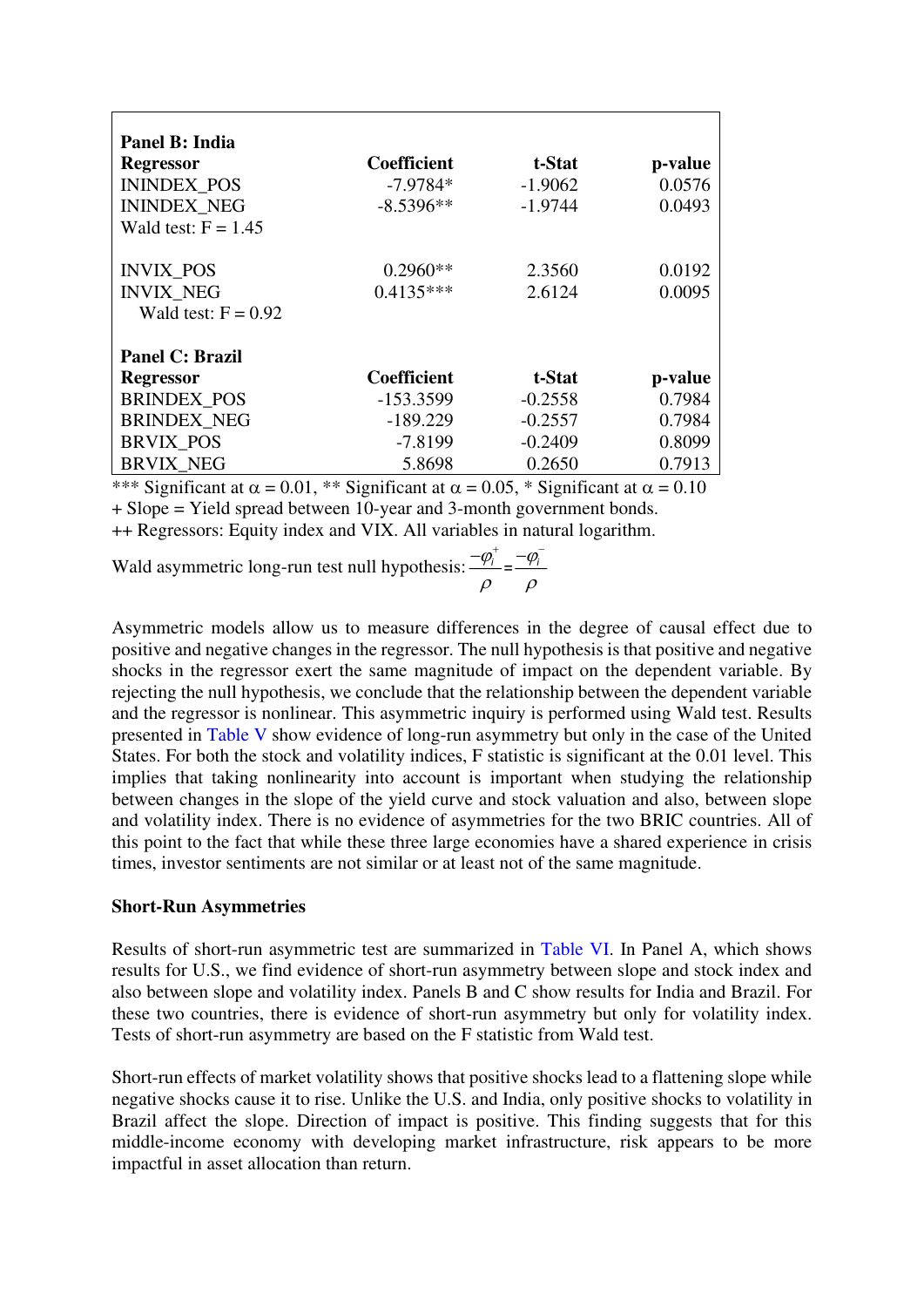| <b>Table VI. NARDL Short Run Asymmetric Result</b> |  |  |  |
|----------------------------------------------------|--|--|--|
|----------------------------------------------------|--|--|--|

| Target variable: Slope +          |                    |           |         |
|-----------------------------------|--------------------|-----------|---------|
| Panel A: USA                      |                    |           |         |
| <b>Regressor</b>                  | <b>Coefficient</b> | t-Stat    | p-value |
| D(USINDEX_POS)                    | $-2.6737***$       | $-3.4544$ | 0.0007  |
| D(USINDEX_NEG)                    | $-4.4575***$       | $-3.9363$ | 0.0001  |
| Wald test: $F = 18.28***$         |                    |           |         |
| D(USVIX_POS)                      | $-0.5717***$       | $-3.9095$ | 0.0001  |
| $D(USVIX_POS(-1))$                | $-0.3213**$        | $-2.2439$ | 0.0258  |
| $D(USVIX\_NEG(-1))$               | $-0.5104***$       | $-3.6603$ | 0.0003  |
| Wald test: $F = 15.05***$         |                    |           |         |
| Panel B: India                    |                    |           |         |
| D(INVIX_POS)                      | $-0.0414$          | $-1.4470$ | 0.1493  |
| $D(\text{INVIX}\_\text{POS}(-1))$ | $-0.0673**$        | $-2.3235$ | 0.0210  |
| D(INVIX_NEG)                      | $-0.0712**$        | $-2.3579$ | 0.0192  |
| Wald test: $F = 5.61***$          |                    |           |         |
| <b>Panel C: Brazil</b>            |                    |           |         |
| <b>Regressor</b>                  | Coefficient        | t-Stat    | p-value |
| D(BRVIX_POS)                      | $0.0616*$          | 1.8525    | 0.0652  |
| $D(BRVIX_POS(-1))$                | $0.0779**$         | 2.1960    | 0.0291  |
| $D(BRVIX_POS(-2))$                | $0.0600*$          | 1.7481    | 0.0818  |
| Wald test: $F = 6.14***$          |                    |           |         |

\*\*\* Significant at  $\alpha = 0.01$ , \*\* Significant at  $\alpha = 0.05$ , \* Significant at  $\alpha = 0.10$ + Slope = Yield spread between 10-year and 3-month government bonds.

++ Regressors: Equity index and VIX. All variables in natural logarithm.

Wald asymmetric test null hypothesis: <sup>q</sup> <sup>q</sup> i=0 i=0  $\sum \delta_i^+ = \sum \delta_i^-$ 

Test diagnostics for this study include serial correlation, heteroscedasticity, and normality. The null hypotheses of no serial correlation and homoscedasticity could not be rejected. Also, the Jacque-Berra statistic could not reject the hypothesis of normal distribution. Test of model stability based on CUSUM test indicates the model is largely dynamically stable. For brevity, results of these diagnostic tests are not included.

## **5. Conclusion and Policy Implications**

This study examined how the pricing of fixed income securities in the top three large economies at different levels of economic development was affected by the equity market. The countries are U.S., India, and Brazil. The estimation framework is the newly developed nonlinear autoregressive distributed lag (NARDL) model. The model examined the effects of stock returns and implied volatility on the slope of the yield curve. Slope is measured as the yield difference between 10-year and 3-month government bonds.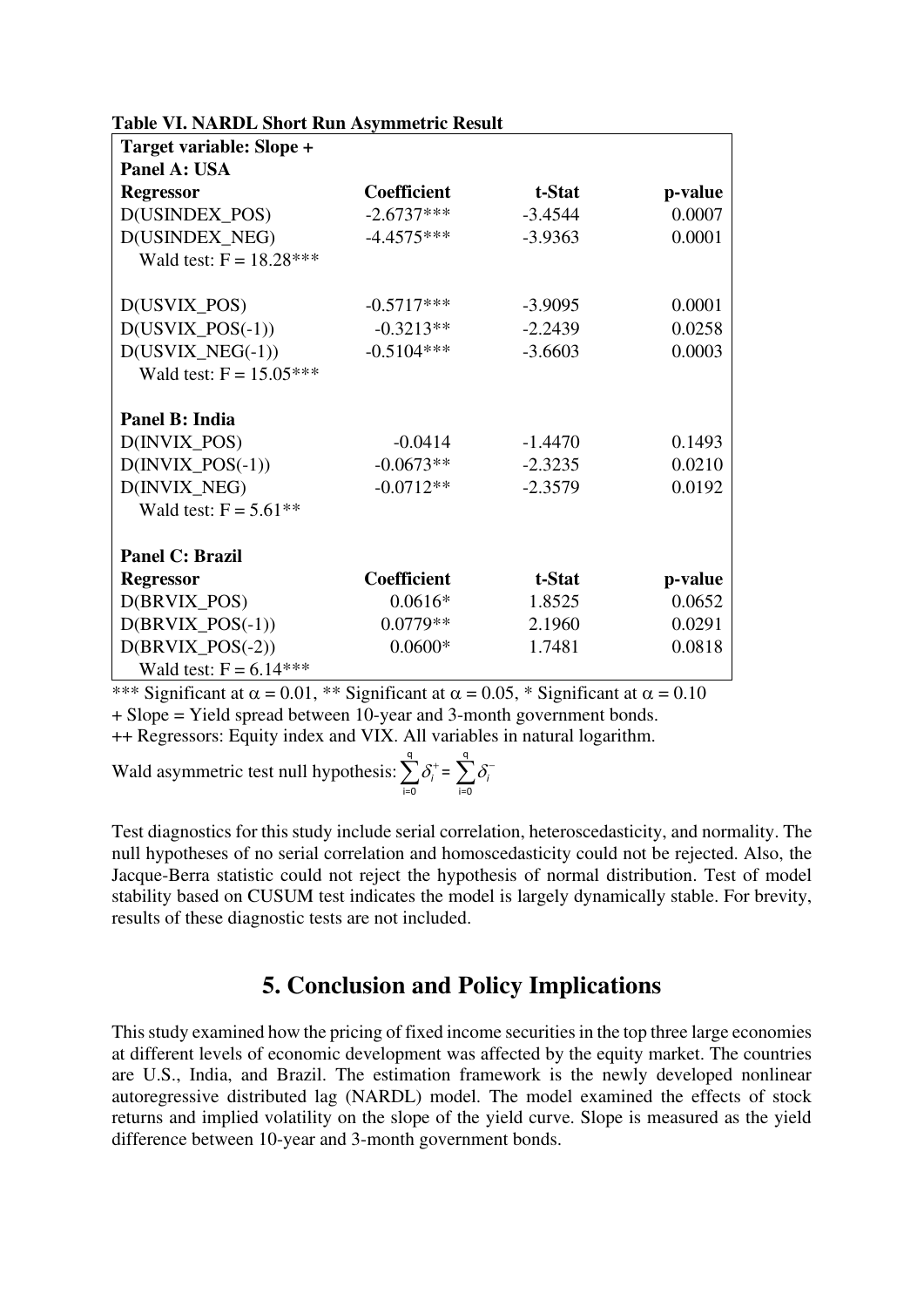Nonlinear cointegration tests confirm the existence of a long-run relationship. For the U.S. and India, both negative and positive shocks in stock returns have a reverse effect on bond maturity premiums. In other words, a bull market causes a flattening yield curve while a bear market steepens it. These effects are asymmetric, especially for the U.S. where a negative shock in stock returns tends to have a greater impact than a positive shock.

Short-run causality tests also revealed that positive and negative shocks in stock returns have an inverse effect on the slope of the yield curve for U.S. and India. There is no evidence of short-run impact for Brazil. For U.S. and India, positive and negative shocks in implied volatility have a reverse effect on the slope, which suggests that when uncertainty declines, it leads to an expansion in maturity premiums. The impact of volatility is diminutive in the case of Brazil.

Overall, this study finds that the secular relationship between stock and bond markets was sustained through the course of pandemic in 2020. However, this evidence is only true for U.S. and India. The finding that the two markets maintained a consistent albeit nonlinear relationship, in spite of the severity of the pandemic, attests to the resilience of these economies.

There is perhaps one important policy implication and one essential investor proposition from this study. First, the disproportionate impact of pandemic on the hospitality and tourism industry required targeted government assistance for that sector. By the end of the second quarter of 2020, it became obvious that the most vulnerable businesses were airlines, hotels, restaurants and such. This was reflected in the sharp decline in the Dow Jones Travel & Tourism Index, which fell by almost 50 percent between February and March 2020. In contrast, the broad-based U.S equity index fell by only 19 percent. Equity market declines in India and Brazil during the same period were 28 percent and 33 percent, respectively.

The second implication stems from the asymmetric relationship between the slope of the yield curve and the stock market. The study finds that stock market declines cause a greater rise in the slope of the yield curve than a bull market would cause a fall in the slope. This suggests that the gap between long-term and short-term interest rates is much wider in a bear market. Because an upsloping yield curve suggests an expectation of a future rise in interest rates, it would be prudent for investors to temporarily place their funds in short-term securities. Later, when interest rates rise, forcing bond prices to drop, investors can then reallocate funds into higher yielding bonds.

The vulnerability of hospitality and tourism stocks in times of crisis makes them particularly attractive at such times. Long-term investors could take advantage of depressed stock prices by allocating a significant portion of their long-term funds into this sector in addition to a welldiversified stock portfolio.

## **References**

Abbritti, M.; Dell'Erba, S.; Moreno, A.; and Sola, S. (2013). "Global Factors in the Term Structure of Interest Rates," IMF Working Paper, WP/13/223

Adrian, Tobias; Crump, Richard; Vogt, Erik (2015): "Nonlinearity and flight to safety in the risk-return trade-off for stocks and bonds", Staff Report, No. 723, Federal Reserve Bank of New York, New York, NY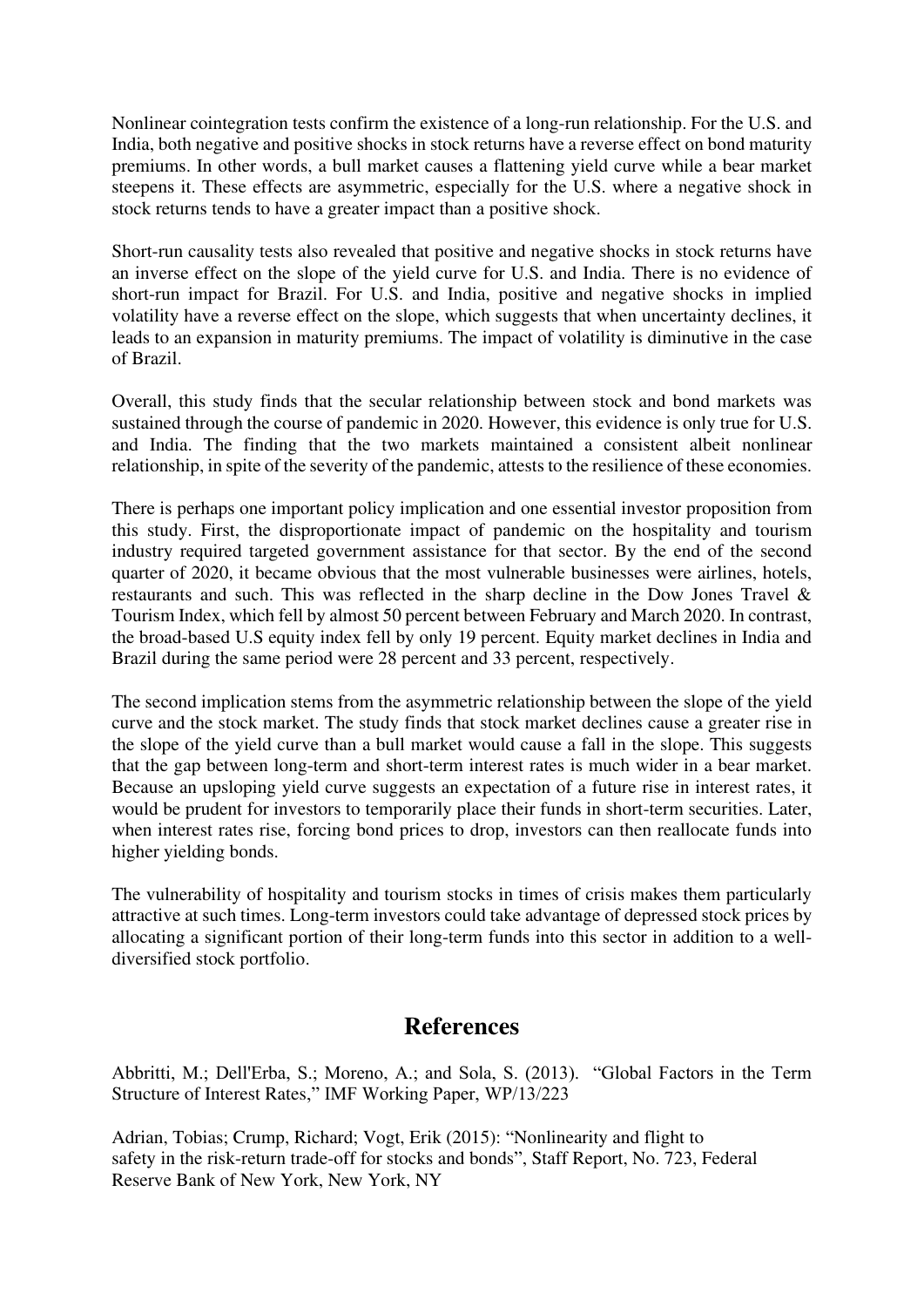Amadeo, K. (2017). How bonds affect the stock market. https://www.thebalance.com/howbonds-affect-the-stock-market-3305603.

Amer, D., Tucker, J., and Guermat, C. (2017). "The Relationship between Equity and Bond Returns: An Empirical Investigation," Journal of Financial Markets, 35C: 47-64.

Antonakakis, N., Chatziantoniou, I. and Filis, G. (2013) "Dynamic co-movements of stock market returns, implied volatility and policy uncertainty" Economics Letters, 120, pp. 87– 92.

Baek, S., Mohanty, S.K., Glambosky, M. (2020) "COVID-19 and stock market volatility: an industry level analysis" Finance Research Letters, 101748.

Baker, Scott, Nicholas Bloom, Steven J. Davis, Kyle Kost, Marco Sammon and Tasaneeya Viratyosin, (2020) "The Unprecedented Stock Market Reaction to COVID-19" Covid Economics: Vetted and Real-Time Papers, 1, 3 April.

Banerjee, A., Dolado, J. and Mestre, R. (1998) "Error-correction mechanism tests for cointegration in a single-equation framework". Journal of Time Series Analysis 19, 267-283.

Bao, J., and K. Hou. (2013) "Comovement of Corporate Bonds and Equities." Working Paper, Ohio State University.

Beirne, J., N. Renzhi, E. Sugandi, and U. Volz (2020) "Financial Market and Capital Flow Dynamics during the COVID-19 Pandemic ADBI Working Paper 1158" Tokyo: Asian Development Bank Institute Available: https://www.adb.org/publications/financial-marketcapital-flow-dynamics-during-covid-19-pandemic

Chordia, T., Sarkar, A., and Subrahmanyam, A (2003). "An Empirical Analysis of Stock and Bond Market Liquidity." Federal Reserve Bank of New York Staff Reports, no. 164, March.

Altig, D.; Baker, S.; Barrero, J.; Bloom, N.; Bunn, P.; Chen, C.; Davis, S.; Leather, J.; Meyer, B.; Mihaylov, E.; Mizen, P. Parker, N.; Renault, T.; Smietanka, P.; Thwaites, G. (2020). "Economic uncertainty before and during the COVID-19 pandemic," Journal of Public Economics, 191.

Granger, Clive W. J. and Yoon, Gawon, Hidden Cointegration (2002). U of California, Economics Working Paper No. 2002-02, Available at SSRN: https://ssrn.com/abstract=313831 or http://dx.doi.org/10.2139/ssrn.313831.

Grima, S., Caruana, L. (2017) "The Effect of the Financial Crisis on Emerging Markets: A Comparative Analysis of the Stock Market Situation before and After". European Research Studies Journal, 20(4B), 727-753.

Isik, C., Dogru, T., and Turk, E. (2018). "A nexus of linear and non‐linear relationships between tourism demand, renewable energy consumption, and economic growth: Theory and evidence." International Journal of Tourism Research, 20:38–49. DOI: 10.1002/jtr.2151.

Levišauskait K., Aleknevičien V., Aleknevičiūt E. (2014) "Comovements of financial markets in the EU countries", Engineering economics, ISSN 2029-5839, Vol. 25, No. 3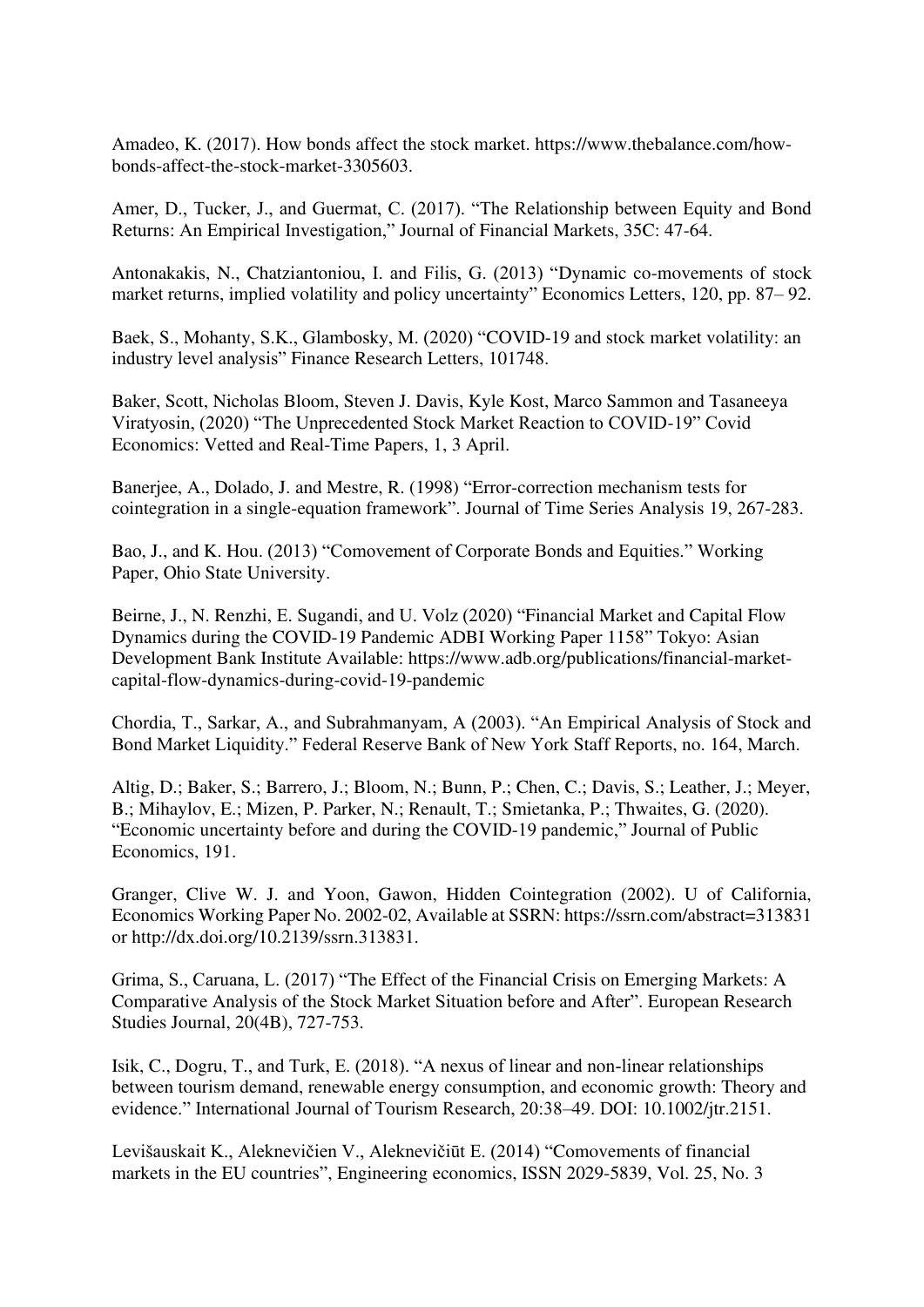Maranga, C.K.; Mwangi, M.; and Kaijage, E. (2018). "Dynamics of the Term Structure of Interest Rates: A Critical Literature Review," IOSR Journal of Economics and Finance, Vol 9, No. 1, pp 45-50.

Marcelo Bianconi, Joe A. Yoshino, Mariana O. Machado de Sousa (2020) "BRIC and the U.S. financial crisis: An empirical investigation of stock and bond markets," Emerging Markets Review, Volume 14,2013,Pages 76-109

Moya-Martínez, P.; Ferrer-Lapeña, R.; Escribano-Sotosa, F. (2015). "Interest Rate Changes and Stock returns in Spain: A Wavelet Analysis," BRQ Business Research Quarterly, 18(2): 95-110

Mustafa NNS, Samsudin S, Shahadan F, Yi AKJ (2015) "Flight-to-Quality between Stock and Bond Markets: Pre and Post Global Financial Crisis". Procedia Economics and Finance 31: 846–855

Obi, P., Jeong-Gil, C., &Sil, S. (2011). "A look back at the 2008 financial crisis: The disconnect between credit and market risks" Finance AUver: Czech Journal of Economics & Finance, 67(1), 400-413

Oluwasegun B. Adekoya and Johnson A. Oliyide (2020), 'How COVID-19 drives connectedness among commodity and financial markets: Evidence from TVP-VAR and causality-in-quantiles techniques' Resources Policy 2020

Park S.Y., Ryu, D., Song, J. (2017) "The dynamic conditional relationship between stock market returns and implied volatility", Physica A: Statistical Mechanics and its Applications, Vol. 482, pp. 638-648

Pesaran, M. H., Shin, Y. and Smith, R. J. (2001). "Bounds testing approaches to the analysis of level relationships," Journal of Applied Econometrics, 16, 289–326.

Qiang Ji, Elie Bouri and David Roubaud (2018) "Dynamic network of implied volatility transmission among US equities, strategic commodities, and BRICS equities" International Review of Financial Analysis, Volume 57, 2018, Pages 1-12

Rocher, C. (2017). "Linear and Nonlinear Relationships between Interest Rate Changes and Stock Returns: International Evidence" Retrieved from <https://www.uv.es/bfc/TFM2017/16%20Carlos%20Lopez%20Rocher.pdf>

Shahbaza, M. Hoang, T., Mahalik, M. and Roubaud, D. (2017). "Energy Consumption, Financial Development and Economic Growth in India: New Evidence from a Nonlinear and Asymmetric Analysis." Energy Economics, Vol 63, pp. 199-212.

Shin, Y., Yu, B., and Greenwood-Nimmo, M. (2014). "Modelling Asymmetric Cointegration and Dynamic Multipliers in a Nonlinear ARDL Framework. In W. Horrace, & R. Sickles (Eds.)," The Festschrift in Honor of Peter Schmidt.: Econometric Methods and Applications (pp. 281-314). New York: Springer.